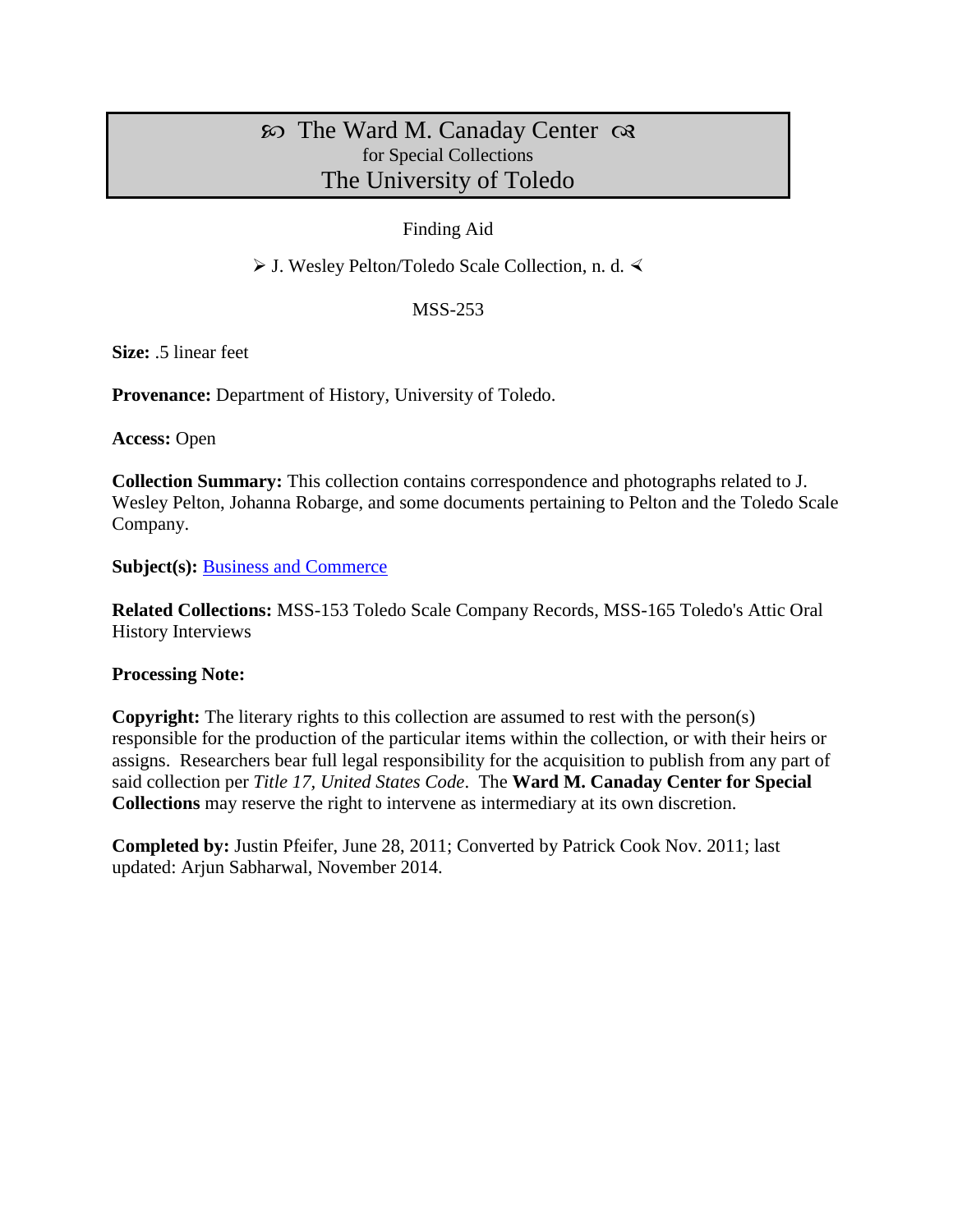#### **Historical Sketch**

The collection was donated by the Department of History at the University of Toledo. Mary Patchen, a graduate student in the Department of History conducted research on the Toledo Scale Corporation, and collected documents belonging to J. Wesley Pelton. Mr. Pelton was a 32 year employee of Toledo Scale, and made his career in design and modification of scale models. Mr. Pelton was instrumental in designing facilities for rocket fuel containers as a design engineer. In addition, included in this collection is Patchen's brief correspondence with another former Toledo Scales employee Johanna Robarge. Ms. Robarge provided Patchen with company newsletters from the 1980s, and a photograph of herself working at Toledo Scale.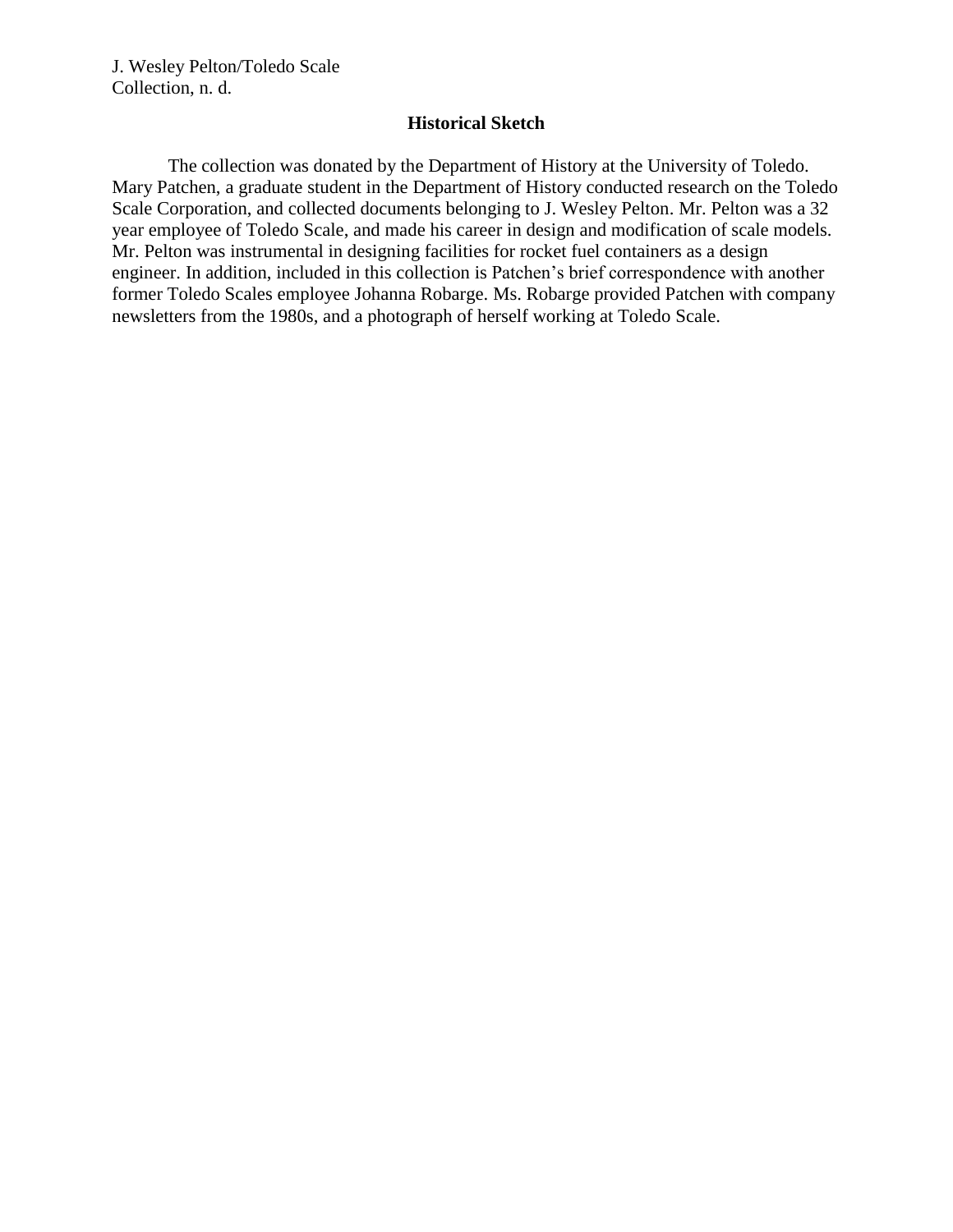#### **Scope and Content Note**

This collection consists of correspondence pertaining to Mr. Pelton and Ms. Robarge, newspaper articles regarding Toledo Scale, three photographs of Mr. Pelton, two photographs of the Toledo Scale Bowling Team, a photograph of Ms. Robarge, apprenticeship documents for Mr. Pelton, histories of Toledo Scale, brochures, personnel information pertaining to Mr. Pelton, Toledo Scale business and technical reports, *Toledo System* periodicals, and Toledo Scale's *On the Beam* newsletter.

### **Folder List**

| Box | <b>Folder</b>  | <b>Item</b>                                                       |
|-----|----------------|-------------------------------------------------------------------|
| 1   | $\mathbf{1}$   | A History of Toledo Scale Corporation (1967)                      |
|     | $\overline{c}$ | Apprenticeship Documents, J. W. Pelton (1947)                     |
|     | 3              | Beloit Tool Corporation. "U.S.A. Goes Metric." (1970)             |
|     | $\overline{4}$ | The Blade, Article, "Merger Planned" (1967)                       |
|     | 5              | The Blade, Article, "Toledo Scale-Reliance" (1967)                |
|     | 6              | The Blade, Article, "Toledo Scale's Full HQ " (1975)              |
|     | 7              | The Blade, Article re: Bob Terry's Honest Weight book. (2000)     |
|     | 8              | Correspondence, Mary Patchen-Johanna Robarge.                     |
|     | 9              | Correspondence, Shareholders-Toledo Scale Corporation             |
|     | 10             | Department of Commerce, "Facts of Flight" Booklet. (1955)         |
|     | 11             | Employee Bulletin-Research Lab Supervisors. (1970)                |
|     | 12             | "Henry Theobald-His Philosophy of Management." (1967)             |
|     | 13             | Lambert, R.M. "History of Toledo Berkel Pty. Ltd." (1968)         |
|     | 14             | Miscellaneous Article, "Facts about the Company" (1929)           |
|     | 15             | "Missiles and Rockets: The Missiles Space Weekly." (1962)         |
|     | 16             | NM Hansen Machine and Tool Co. Brochure. (N.D.)                   |
|     | 17             | Photograph of Johanna Robarge (N.D.)                              |
|     | 18             | Photograph of Toledo Scale Bowling Team (1945)                    |
|     | 19             | Photograph of Toledo Scale Bowling Team (N.D.)                    |
|     | 20             | Photograph of Toledo 8400 Digital Candy Scale. (N.D.)             |
|     | 21             | Photographs of J. Wesley Pelton. (N.D.)                           |
|     | 22             | Quarter Century Club. (1968)                                      |
|     | 23             | Reports pertaining to J.W. Pelton. (1969-72)                      |
|     | 24             | Roadmaps of Iowa, Montana, Utah, Wyoming (N.D.)                   |
|     | 25             | Thiokol Chemical Corporation. Air Force Plant 78 Pamphlet. (N.D.) |
|     | 26             | Toledo Scale Annual Banquet. (1968-9)                             |
|     | 27             | Toledo Scale Annual Report. (1966)                                |
|     | 28             | Toledo Scale Automatic Batching Article. (1962)                   |
|     | 29             | Toledo Scale. The First 50 Years. (1951)                          |
|     | 30             | Toledo Scale. Handling Solid Rocket Propellant Article. (1963)    |
|     | 31             | Toledo Scale: The History of Our Future Brochure (N.D.)           |
|     | 32             | Toledo Scale. Intercom Newsletter (N.D.)                          |
|     | 33             | Toledo Scale. On the Beam Newsletter. (1983-84)                   |